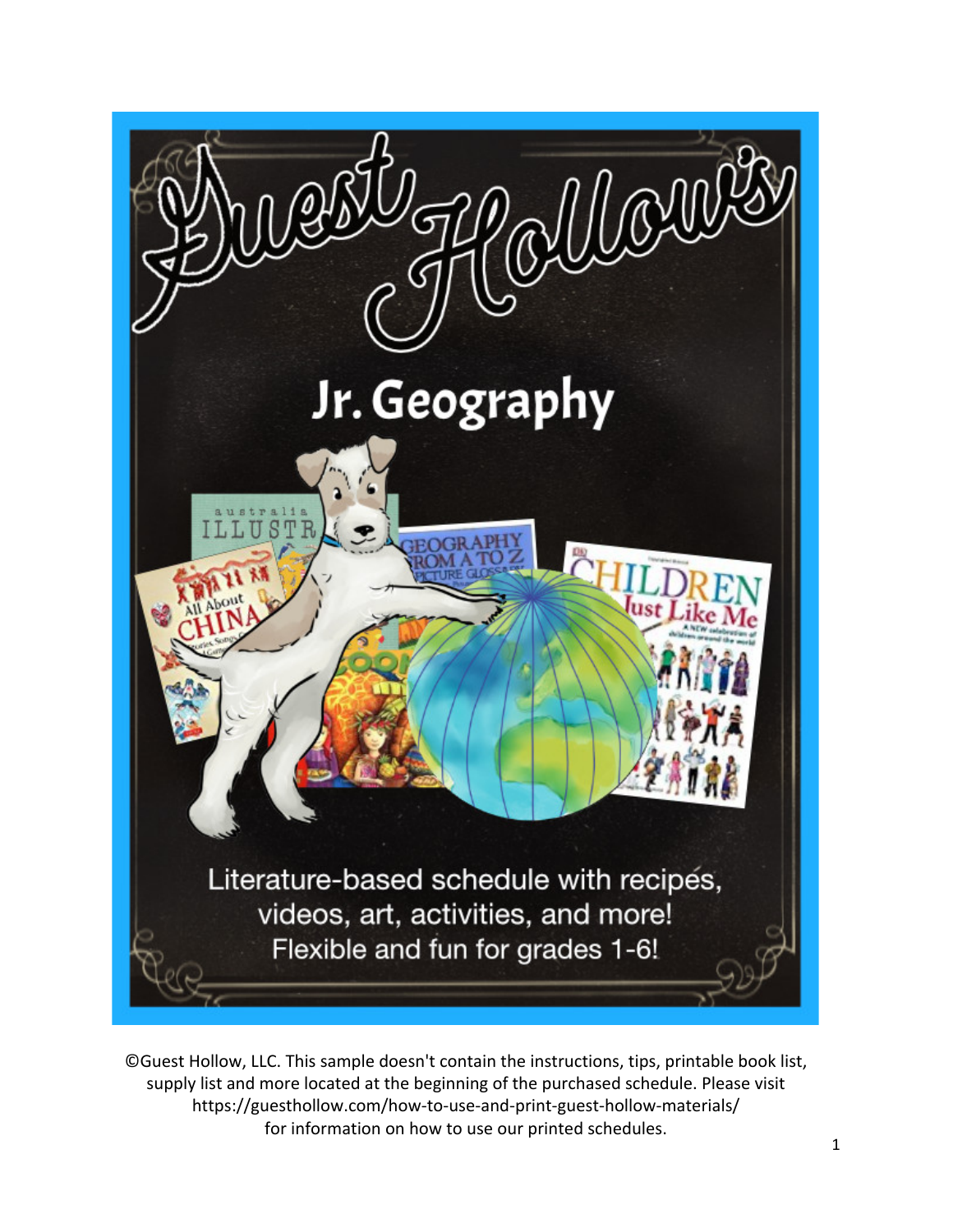| Week 1 Basic Geography                                       |                                                                                                                                                                                                                      |                                                                                                                                                                                                 |                                                                 |                                                                                                                                               |       |  |
|--------------------------------------------------------------|----------------------------------------------------------------------------------------------------------------------------------------------------------------------------------------------------------------------|-------------------------------------------------------------------------------------------------------------------------------------------------------------------------------------------------|-----------------------------------------------------------------|-----------------------------------------------------------------------------------------------------------------------------------------------|-------|--|
| Resources                                                    | Day 1                                                                                                                                                                                                                | Day 2                                                                                                                                                                                           | Day 3                                                           | Day 4                                                                                                                                         | Day 5 |  |
| History & Culture                                            |                                                                                                                                                                                                                      |                                                                                                                                                                                                 |                                                                 |                                                                                                                                               |       |  |
| Scheduled book                                               | Into the Unknown: How Great Explorers Found Their Way by Land, Sea, and Air -<br>Read this book over the week. Younger students can listen to it as a read-aloud or<br>browse the lavish and detailed illustrations. |                                                                                                                                                                                                 |                                                                 |                                                                                                                                               |       |  |
| Hands-on, printables,<br>etc.                                |                                                                                                                                                                                                                      |                                                                                                                                                                                                 |                                                                 | Worksheet:<br>The Voyage<br>of Magellan-<br>Read about<br>this famous<br>explorer and<br>then trace his<br>route on a<br>map of the<br>world. |       |  |
| Geography                                                    |                                                                                                                                                                                                                      |                                                                                                                                                                                                 |                                                                 |                                                                                                                                               |       |  |
| Scheduled book                                               | Geography from A to Z: A Picture Glossary<br>Read this book over the week (about 9 pages per day).                                                                                                                   |                                                                                                                                                                                                 |                                                                 |                                                                                                                                               |       |  |
| Printables - Use these<br>throughout the week<br>as desired. | Maps &<br>Globes cut &<br>paste<br>booklet -<br>Learn about<br>the<br>continents,<br>oceans,<br>latitude &<br>longitude<br>and the<br>cardinal<br>directions                                                         | Landforms<br>printable -<br>Learn about<br>different<br>landforms                                                                                                                               | Cartoon<br>notes:<br>longitude<br>Cartoon<br>notes:<br>latitude |                                                                                                                                               |       |  |
| Hands-on Activities -<br>Choose any or none!                 | Make a<br>Papier-<br>Mâché Globe                                                                                                                                                                                     | Make landforms out of playdough or salt dough.<br>Click here to see ideas on Pinterest.<br>Salt dough recipe: 1 cup salt, 2 cups flour, % cup water<br>Mix and knead until smooth and combined. |                                                                 |                                                                                                                                               |       |  |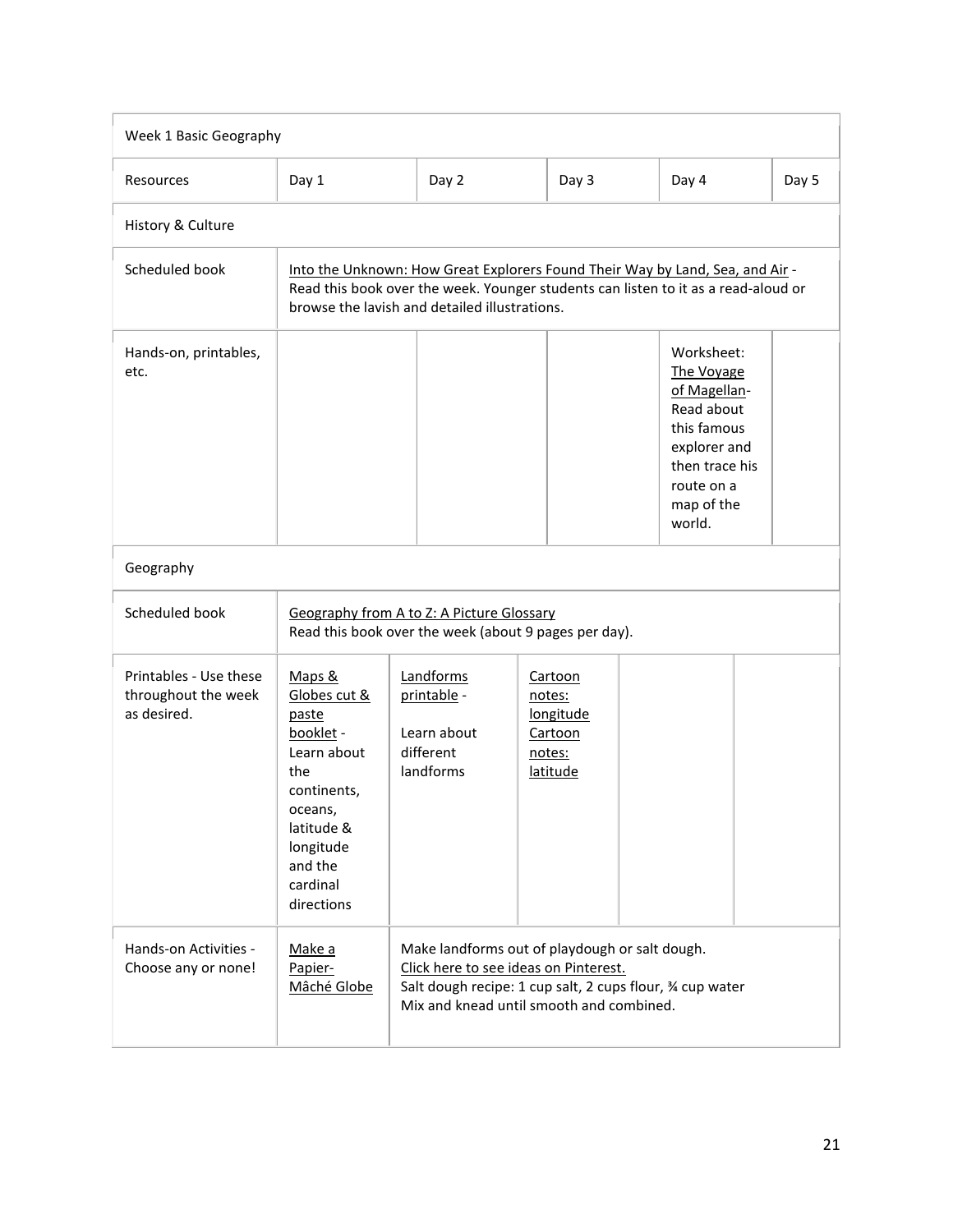| The Complete Book<br>of Maps and<br>Geography, Grades 3<br><u>- 6</u> | p. 4 Floor<br>plan<br>p. 5 A picture<br>from above                                                                                                                                                                                                                                                                                                                                                                                                                                                                                                                                                                                                            | p. 6-7 Hannah's<br>house (floor<br>plan)                                                                                                                                                                                                                                                                                                                                                                                                                                                                                                                                                                                                                                                                                                                                                                                                                                                                                                                                                                                                                                                                                                                            | p. 9<br>Fantastic<br>seats | p. 10-11 Floor<br>plan for the<br>car show | p. 13-14<br>Create a<br>floor plan of<br>your room,<br>symbols |  |
|-----------------------------------------------------------------------|---------------------------------------------------------------------------------------------------------------------------------------------------------------------------------------------------------------------------------------------------------------------------------------------------------------------------------------------------------------------------------------------------------------------------------------------------------------------------------------------------------------------------------------------------------------------------------------------------------------------------------------------------------------|---------------------------------------------------------------------------------------------------------------------------------------------------------------------------------------------------------------------------------------------------------------------------------------------------------------------------------------------------------------------------------------------------------------------------------------------------------------------------------------------------------------------------------------------------------------------------------------------------------------------------------------------------------------------------------------------------------------------------------------------------------------------------------------------------------------------------------------------------------------------------------------------------------------------------------------------------------------------------------------------------------------------------------------------------------------------------------------------------------------------------------------------------------------------|----------------------------|--------------------------------------------|----------------------------------------------------------------|--|
|                                                                       | Note: Some of the Maps and Geography workbook pages may be too easy or too<br>hard for your students, depending on their age(s) and/or previous knowledge. Pick<br>and choose which pages are appropriate, if the ones I schedule don't match your<br>student's ability.<br>I used this workbook with all of my kids and had some of them do all of the pages<br>and others do only some of the pages based on the difficulty level. My daughter<br>LOVED workbooks and wanted to do every single page. My son did not love<br>workbooks so I had him move through the concepts more quickly.<br>You may need to adjust what gets assigned for your kids too. |                                                                                                                                                                                                                                                                                                                                                                                                                                                                                                                                                                                                                                                                                                                                                                                                                                                                                                                                                                                                                                                                                                                                                                     |                            |                                            |                                                                |  |
| <b>Geography Songs</b>                                                | Continents and oceans song (song #32) - or see the video below for an alternate<br>song.<br>Solar System song (song #33)<br>Instructions: Kids should point to each country as they sing them on the maps until<br>they have memorized the location of each place                                                                                                                                                                                                                                                                                                                                                                                             |                                                                                                                                                                                                                                                                                                                                                                                                                                                                                                                                                                                                                                                                                                                                                                                                                                                                                                                                                                                                                                                                                                                                                                     |                            |                                            |                                                                |  |
| Extras                                                                |                                                                                                                                                                                                                                                                                                                                                                                                                                                                                                                                                                                                                                                               |                                                                                                                                                                                                                                                                                                                                                                                                                                                                                                                                                                                                                                                                                                                                                                                                                                                                                                                                                                                                                                                                                                                                                                     |                            |                                            |                                                                |  |
|                                                                       | Use Google<br>Earth and explore.<br>Try ticking and<br>unticking the<br>checkmark boxes<br>on the left as you<br>navigate the<br>Earth.<br>Option 2: Look at<br><b>Google Earth</b><br>online during the<br>future weeks'<br>assignments.                                                                                                                                                                                                                                                                                                                                                                                                                     | Instructions for Google Earth: Use Google Earth to explore the<br>countries / areas each week.<br>Use street view!! - Click on a city or town and zoom way in<br>click the box next to roads on the left hand side under the<br>layers tab. Once you've zoomed really far in, you can turn on<br>street view by drawing the little orange person icon on the<br>right hand side to the street(s) you are viewing. The view will<br>change so that it's almost like you are standing on the street.<br>You can left click your mouse and drag to change your view.<br>You can click "down the street" to move farther along.<br>Once you are in street view:<br>Look at the houses and see how they compare to your home.<br>Look at the vegetation. What kind of climate do you think the<br>location has? Take a look at the stores and shops. Compare<br>the architecture to where you live. Can you read the shop<br>signs or are they in a different language?<br>Click on the box for weather. Zoom out and check the current<br>weather temps and cloud cover. Compare that to where you<br>live.<br>There is so much to explore with Google Earth. Have fun! |                            |                                            |                                                                |  |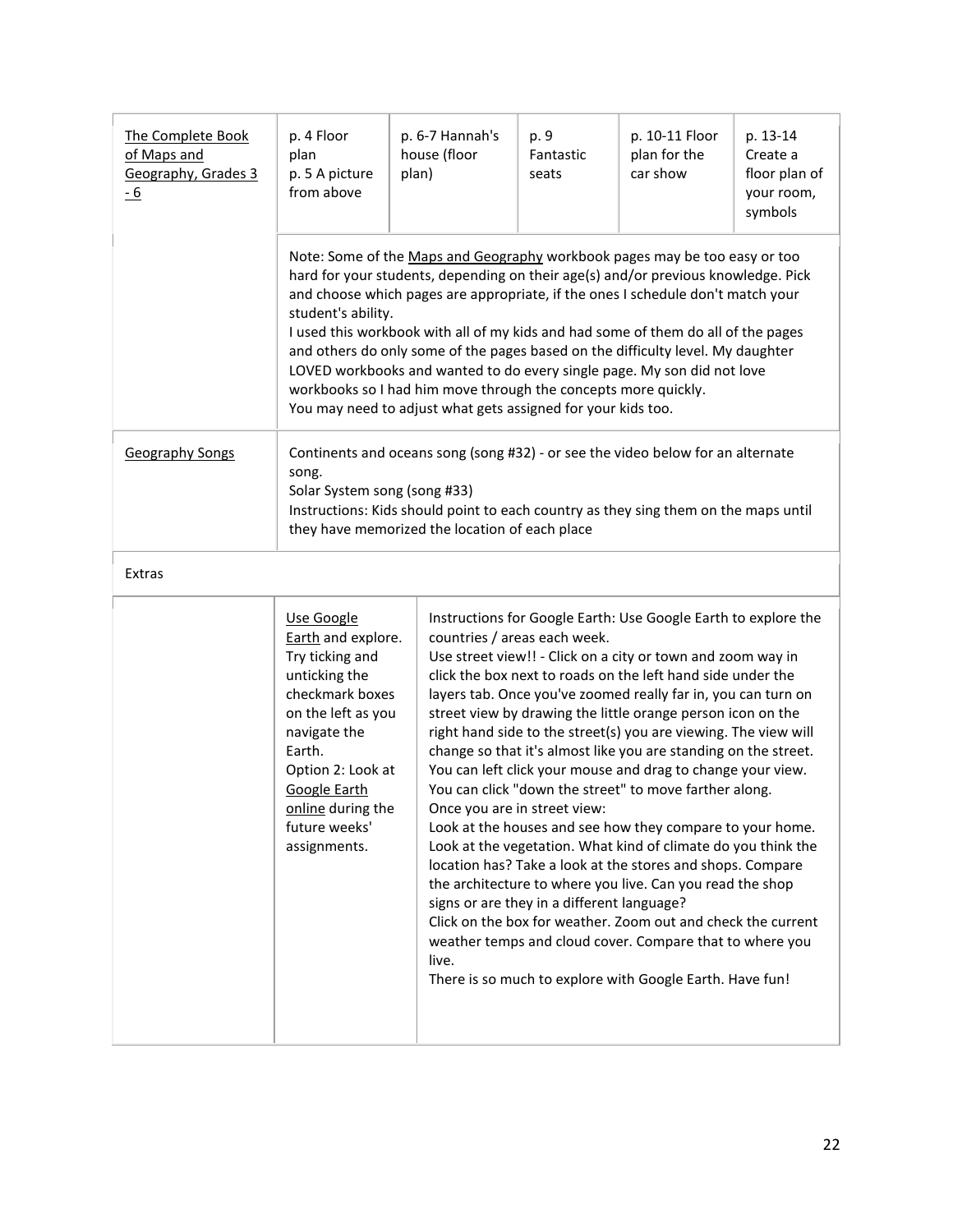| YouTube Videos | The Nations of the World (Animaniacs) - You may want to re-watch this video several<br>times this year. |  |  |  |  |
|----------------|---------------------------------------------------------------------------------------------------------|--|--|--|--|
|                | 7 Continents Song to the tune of Frère Jacques                                                          |  |  |  |  |
|                |                                                                                                         |  |  |  |  |
|                |                                                                                                         |  |  |  |  |
|                |                                                                                                         |  |  |  |  |
|                |                                                                                                         |  |  |  |  |
|                |                                                                                                         |  |  |  |  |
|                |                                                                                                         |  |  |  |  |
|                |                                                                                                         |  |  |  |  |
|                |                                                                                                         |  |  |  |  |
|                |                                                                                                         |  |  |  |  |
|                |                                                                                                         |  |  |  |  |
|                |                                                                                                         |  |  |  |  |
|                |                                                                                                         |  |  |  |  |
|                |                                                                                                         |  |  |  |  |
|                |                                                                                                         |  |  |  |  |
|                |                                                                                                         |  |  |  |  |
|                |                                                                                                         |  |  |  |  |
|                |                                                                                                         |  |  |  |  |
|                |                                                                                                         |  |  |  |  |
|                |                                                                                                         |  |  |  |  |
|                |                                                                                                         |  |  |  |  |
|                |                                                                                                         |  |  |  |  |
|                |                                                                                                         |  |  |  |  |
|                |                                                                                                         |  |  |  |  |
|                |                                                                                                         |  |  |  |  |
|                |                                                                                                         |  |  |  |  |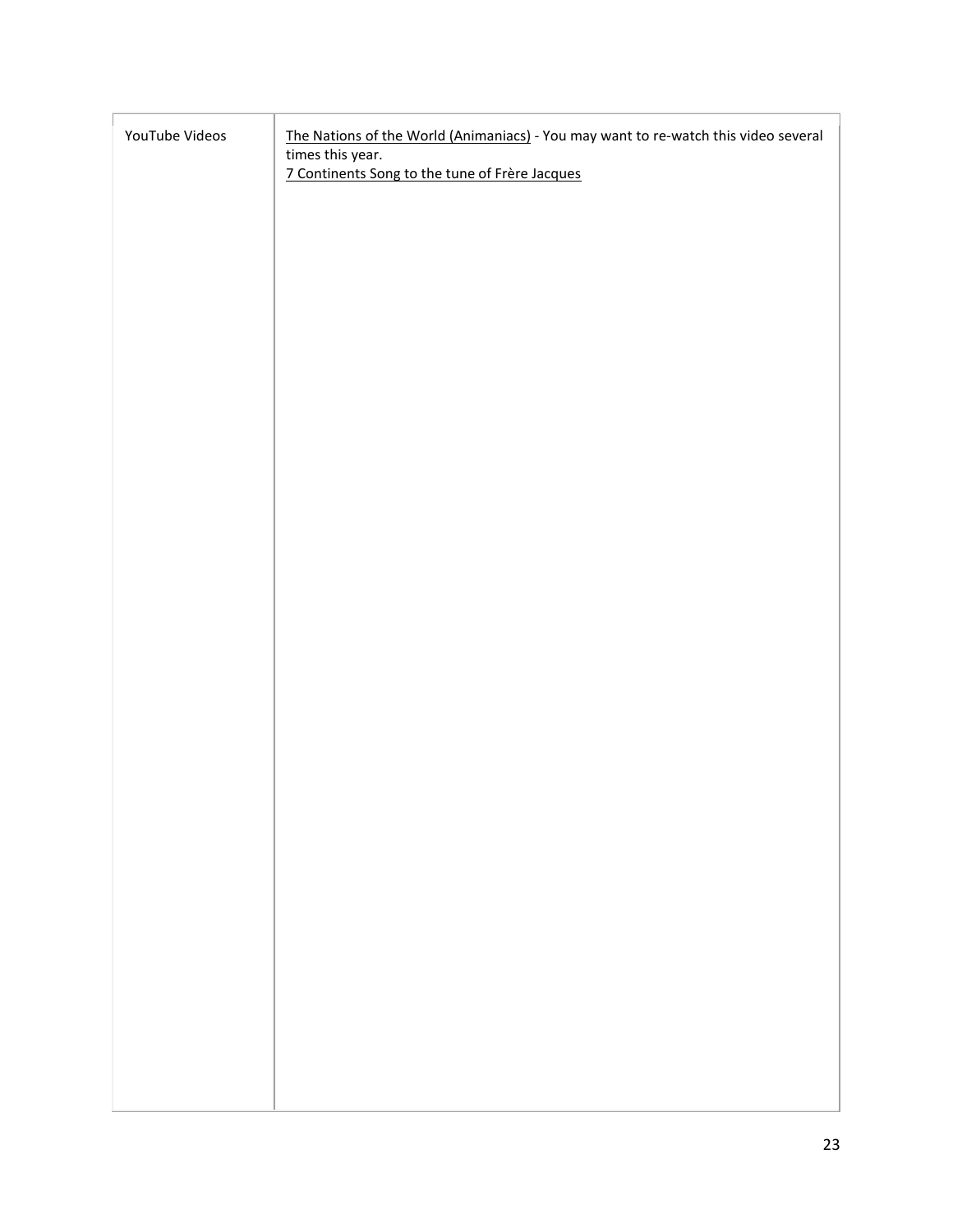| Week 2 Japan                                                                                                                                                                                                                                                                                                                                      |                                                                                                 |                                                       |                                                       |       |       |  |  |
|---------------------------------------------------------------------------------------------------------------------------------------------------------------------------------------------------------------------------------------------------------------------------------------------------------------------------------------------------|-------------------------------------------------------------------------------------------------|-------------------------------------------------------|-------------------------------------------------------|-------|-------|--|--|
| Notes for this week:                                                                                                                                                                                                                                                                                                                              |                                                                                                 |                                                       |                                                       |       |       |  |  |
| The Paper Dolls Around the World set is really cute and I've linked to the entire set throughout the schedule.<br>Each page has a paper doll and also features the country's flag, a dish of food and other information.                                                                                                                          |                                                                                                 |                                                       |                                                       |       |       |  |  |
| Resources                                                                                                                                                                                                                                                                                                                                         | Day 1                                                                                           | Day 2                                                 | Day 3                                                 | Day 4 | Day 5 |  |  |
| History & Culture                                                                                                                                                                                                                                                                                                                                 |                                                                                                 |                                                       |                                                       |       |       |  |  |
| Scheduled book<br>The Land I Lost: Adventures of a Boy in Vietnam Because it's 15 chapters long, I've<br>scheduled this book early starting in week 2. You will finish it in week 4, when we learn<br>about Thailand, Cambodia and Vietnam).<br>You need to read at least 1 chapter a day for a total of 5 chapters this week (chapters 1-<br>5). |                                                                                                 |                                                       |                                                       |       |       |  |  |
| Scheduled book                                                                                                                                                                                                                                                                                                                                    | My Awesome Japan Adventure: A Diary about the Best 4 Months Ever!<br>Read over the week.        |                                                       |                                                       |       |       |  |  |
| Scheduled book                                                                                                                                                                                                                                                                                                                                    | How to Live Like a Samurai Warrior<br>Read over the week.                                       |                                                       |                                                       |       |       |  |  |
| Children Just<br>Like Me                                                                                                                                                                                                                                                                                                                          |                                                                                                 | p. 46-47<br>Asia<br>p. 52<br>Daisuke<br>from<br>Japan | Kids Around the World Cook!<br>p. 61 Kushiyaki: Japan |       |       |  |  |
| Scheduled book                                                                                                                                                                                                                                                                                                                                    | <b>Stories from Around the</b><br>World<br>p. 118 The Little<br>Sparrow - A story from<br>Japan |                                                       |                                                       |       |       |  |  |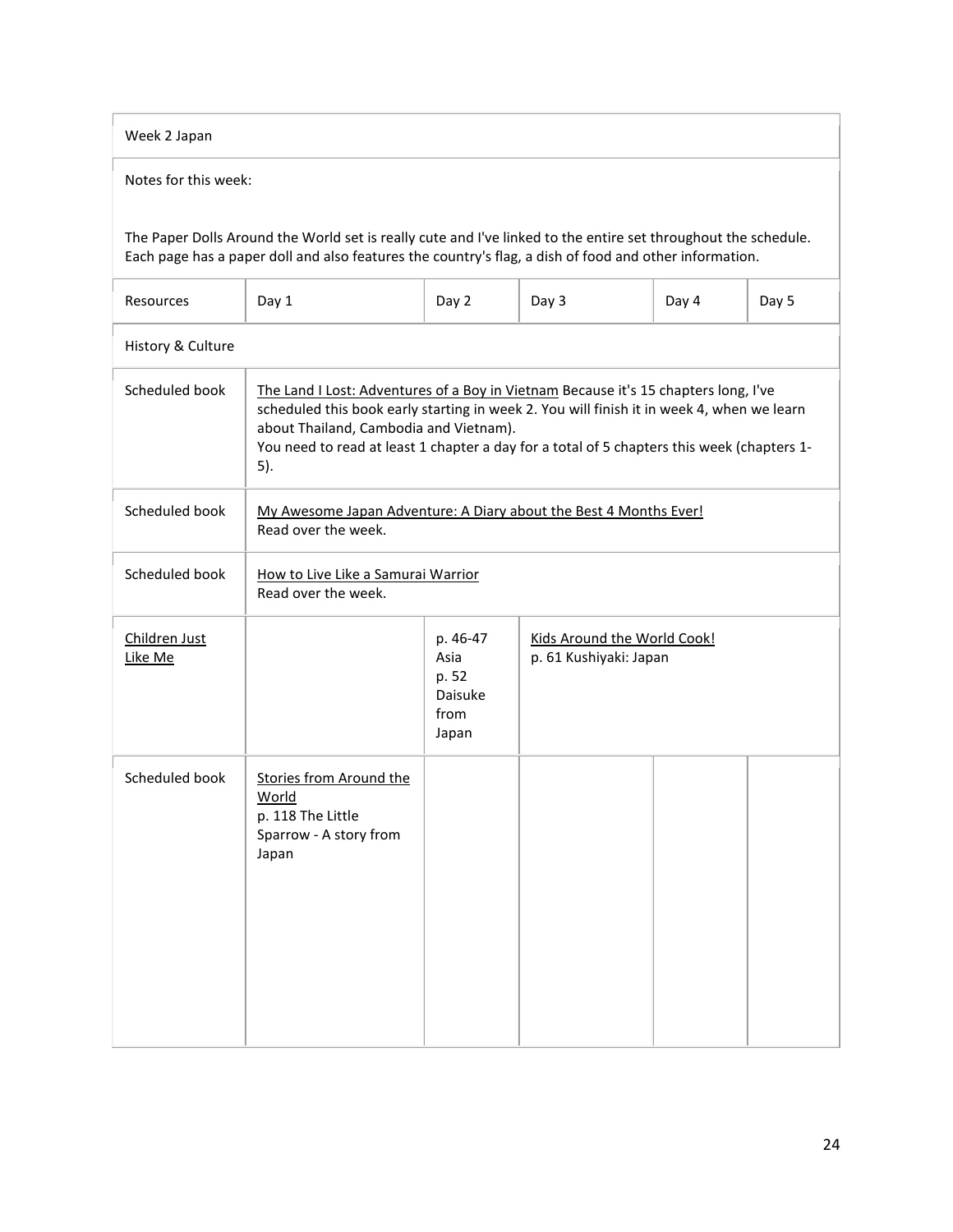| Hands-on &<br>Activities<br>(Choose 1 or<br>more)               | Art                                                                                                                                   | Language<br>Arts:<br>poetry<br>How to<br>write a<br>Haiku<br>printable<br>Craft:<br>Japanese<br>traditional<br>clothing<br>coloring<br>page | Craft<br>Japanese carp<br><u>kite</u><br>or<br>Cherry blossom<br>plate<br>Supplies: paper<br>plate, pink tissue<br>paper, brown<br>paint or marker,<br>glue<br>Other cherry<br>blossom crafts | Papercraft<br>Carp<br>streamers<br>This is a<br>pretty<br>print-out<br>but might<br>be too<br>difficult<br>for<br>younger<br>children. | Craft<br><b>Japanese</b><br>paper<br>lanterns<br>Paper<br>dolls:<br>Paper<br>Dolls<br>Around<br>the<br>World:<br><b>Japan</b><br>Korea  |  |
|-----------------------------------------------------------------|---------------------------------------------------------------------------------------------------------------------------------------|---------------------------------------------------------------------------------------------------------------------------------------------|-----------------------------------------------------------------------------------------------------------------------------------------------------------------------------------------------|----------------------------------------------------------------------------------------------------------------------------------------|-----------------------------------------------------------------------------------------------------------------------------------------|--|
| Recipe                                                          |                                                                                                                                       |                                                                                                                                             |                                                                                                                                                                                               |                                                                                                                                        | Tuna<br>stuffed<br>sushi<br>Order the<br>soy wraps<br>from<br>here.<br>or<br>Order the<br><u>nori</u><br>wraps<br>from<br><u>here</u> . |  |
| More                                                            | Where Children Sleep:<br>Kaya in Japan<br>Ryuta in Japan<br>Risa in Japan                                                             |                                                                                                                                             |                                                                                                                                                                                               |                                                                                                                                        |                                                                                                                                         |  |
| Geography                                                       |                                                                                                                                       |                                                                                                                                             |                                                                                                                                                                                               |                                                                                                                                        |                                                                                                                                         |  |
| Printables - Use<br>these<br>throughout the<br>week as desired. | Maps of Japan you can<br>customize (labeling,<br>etc.) - very nice<br>Japan mini-unit - This<br>pack of printables was<br>made by me! | Japanese<br>cities                                                                                                                          | Japan's Location                                                                                                                                                                              | Color the<br>World:<br>Mt. Fuji                                                                                                        | Color the<br>World:<br>Osaka<br>Castle                                                                                                  |  |